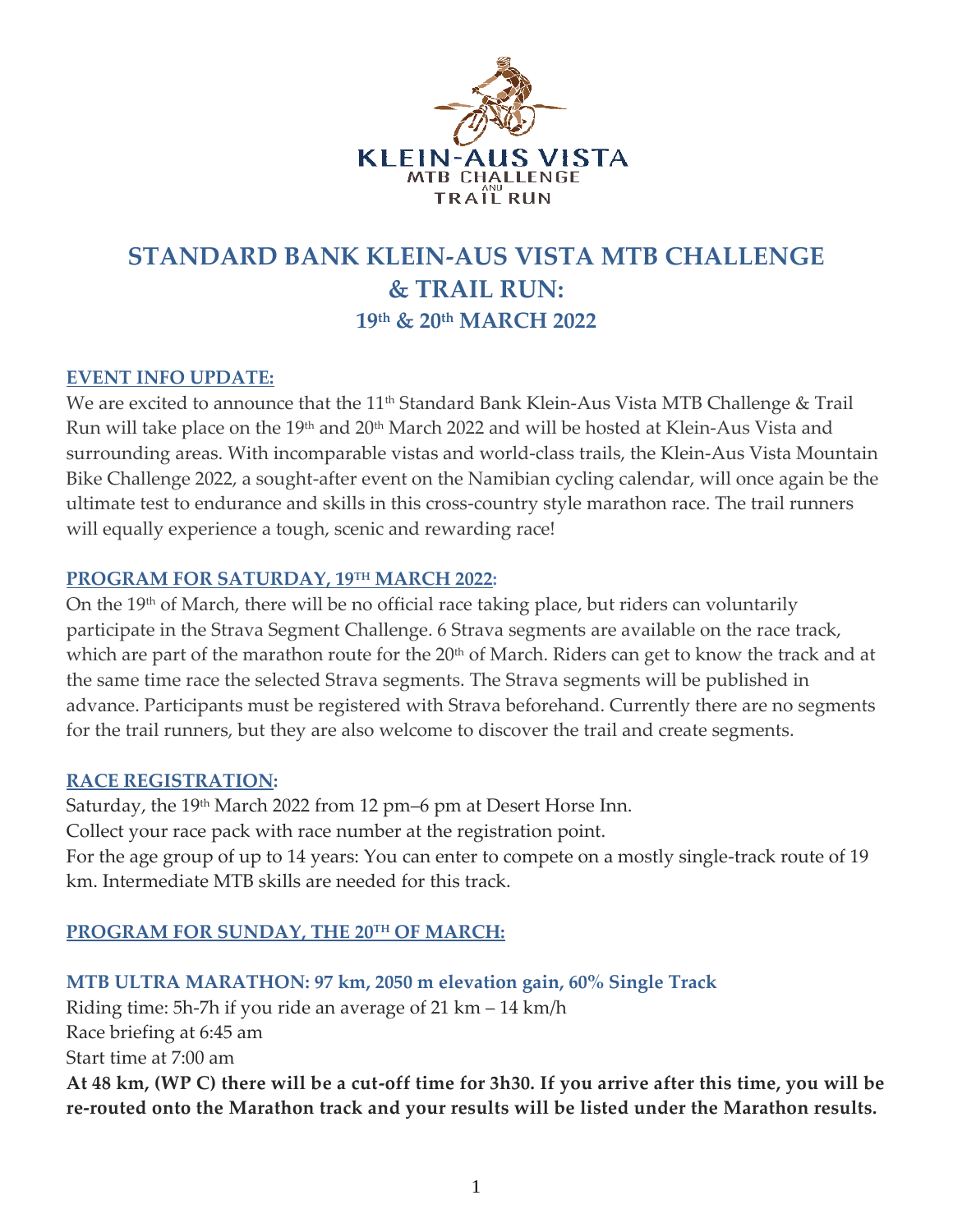## **MTB 64 km MARATHON: 1320 m elevation gain, 60% Single Track**

Riding time: 3h-4.5h if you ride an average of 21 km – 14 km/h Race briefing at 6:45 am Start time at 7:00 am E-BIKING: Participants can ride in the marathon categories (no positions or prizes)

## **MTB 43 km MARATHON: 710 m elevation gain, 70% Single Track**

Riding time: 2h15-3.5h if you ride an average of 21 km – 14 km/h Race briefing at 6:45 am Start time at 7:00 E-BIKING: Participants can ride in the marathon categories (no positions or prizes)

## **TRAIL RUN MARATHON: 23 km, 500 m elevation gain, mostly on MTB Single Tracks**

Running time: about 2h-3h if you run an average of 5-7 minutes/km Race briefing at 7:00 am Start time at 7:15 am

## **KIDDIES RACE: Age up to 14 years: 19km, 315 m elevation gain, 70% Single Track**

Riding time: 1h00-1.5h if you ride an average of 19km – 14 km/h Race briefing at 7:15 am Start time at 7:30 am

**FUN RUN** (marked route, but not part of the event): no entry charges: 8 km, 175 m elevation gain on mostly MTB Single Tracks Running time: about 45min-1h if you run an average of 5-7 minutes/km Start time at 7:30 am

## **RACE ENTRY FEES:**

- 19 km for Kids: No charge
- 43 km Marathon: N\$ 850.00
- 64 km Marathon: N\$ 850.00
- Ultra-Marathon: N\$ 950.00
- Trail Run Marathon: N\$ 650.00

The above Entry Fee includes:

- Race pack including race number and race information
- Standard Bank KAV MTB T- shirt
- Water & soft drink after race
- Braai Buffet on Sunday evening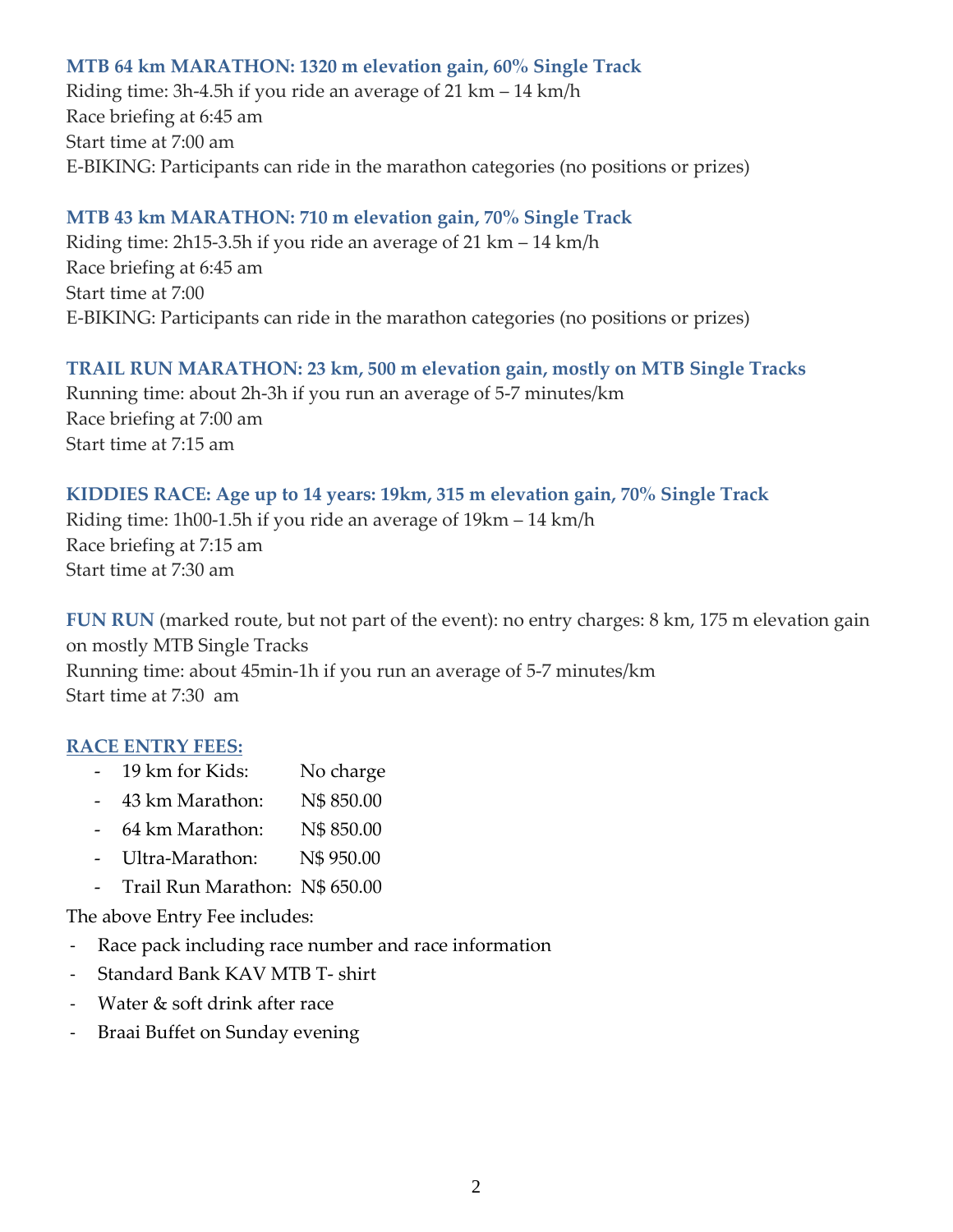#### **ACCOMMODATION:**

Check-in can be as early as 12 pm on Saturday.

## **Klein-Aus Vista: Desert Horse Inn, Eagles Nest, Desert Horse Camp & Geister Schlucht Cabin.**

Klein-Aus Vista offers a choice of various accommodation facilities at different locations to meet every traveller's requirement.

www.klein-aus-vista.com

#### **The Bahnhof Hotel Aus & Self-catering Accommodation**

The Bahnhof Hotel Aus offers accommodation in 21 elegant decorated immaculate clean rooms as well as 2 self catering houses. [www.hotel-aus.com](http://www.hotel-aus.com/)

#### **Namib Garage Guest House**

Self-catering accommodation and campsite Tel +26463 258029 Email: [namibaus@afol.com.na](mailto:namibaus@afol.com.na)

#### **START LOCATION:**

At Klein-Aus Vista Lodge, 2km west of Aus along the B4 road to Luderitz, in the Desert Horse Inn parking area.

#### **ROUTE MARKINGS**:

The track is well marked with brown and white mountain-bike signs on iron posts. There are additional white chalk marks on the ground to help indicating direction. The Trail runners also follow the above-mentioned markers.

#### **WATER POINTS:**

- 5 water points en-route for the Ultra Marathon at kilometer 23, 34, 48, 78 and 82.
- 3 waterpoints en-route for the 64 Marathon at kilometer 23, 34 and 48.
- 2 waterpoint en-route for the 43 km Marathon at kilometer 15 and 29.
- 1 waterpoint en-route for Trail Run Marathon at kilometer 11.
- No water point en-route for Fun run.
- At Water Point B, riders can leave their marked water bottles at the water point table.

## **TECH ZONE AT WATERPOINT B AFTER 34 KM**

At Water Point B, at kilometer 34, there will be a tech zone where you can receive outside assistance. Charges for these technical services are to the account of the rider.

#### **FOOD & BEVERAGES**

On Saturday & Sunday, all race participants and supporters can make use of the Desert Kitchen Restaurant at Desert Horse Inn, as well as the Bahnhof Hotel where you can order light lunches, served during the day from 12.pm-3pm. Dinner is available at Klein-Aus Vista in the Desert